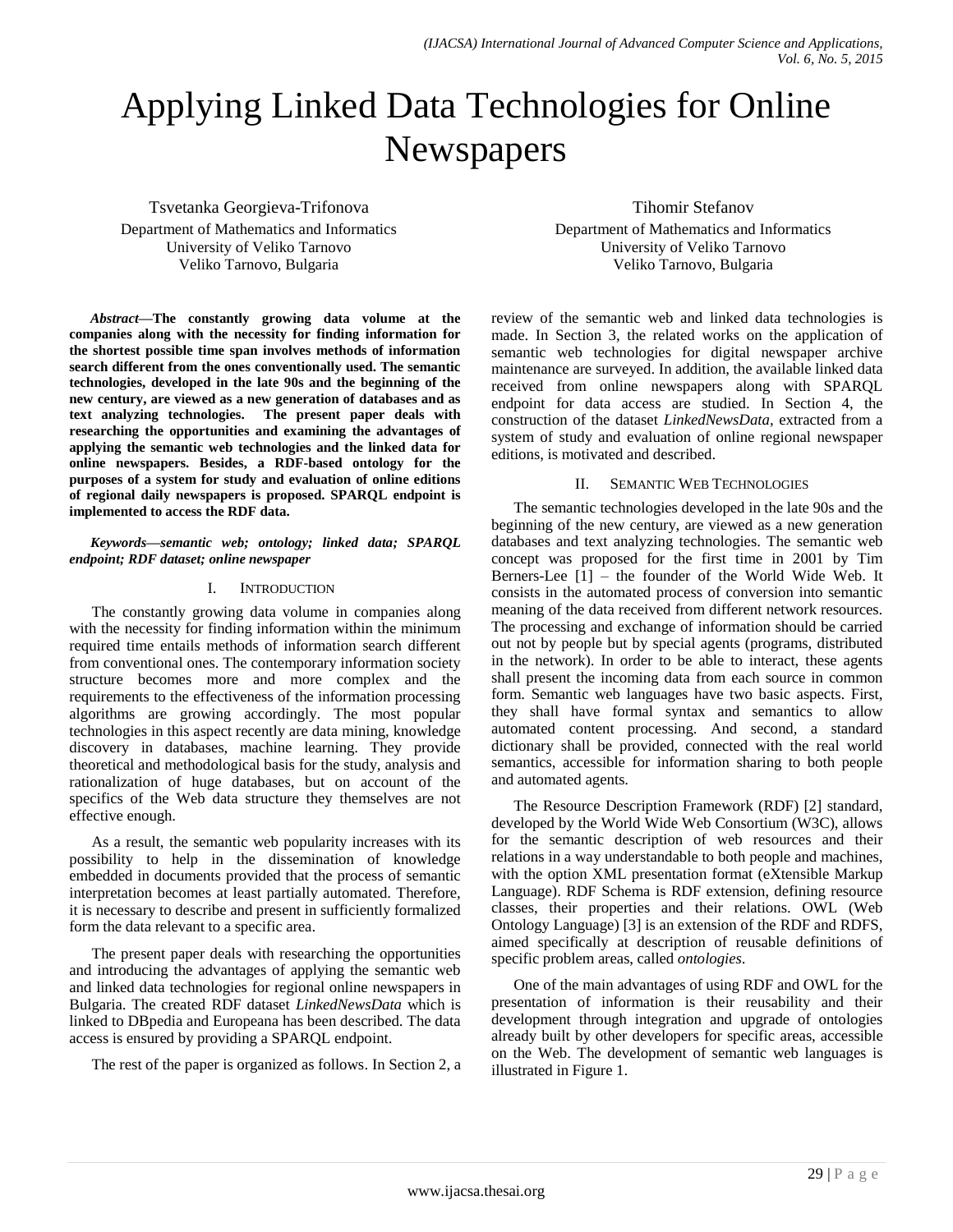

Fig. 1. Development of languages for semantic web

With the growing popularity of RDF and RDFS in the business companies and scientific circles, greater amount of RDF web content has been created which arises a necessity for standard access to the data stored. The language designed to allow the execution of queries to RDF data is SPARQL (SPARQL Protocol and RDF Query Language).

One of the most important concepts related to the semantic web, is the so-called *linked data*. Its goal is the publication of structured data, so that they can be easily linked to each other and thus, more useful. It is built on the basis of standard web technologies such as HTTP, URI, RDF, but develops them further so as to enable the sharing of information in a way comprehensible to computers. Some of the basic principles of linked data are:

- Using URI to designate the resources;
- Using HTTP URI for reference and search of resources by people and machines;
- The inclusion of links to related resources by using their URI when publishing a resource in the Web.

III. APPLYING THE SEMANTIC WEB TECHNOLOGIES FOR MAINTENANCE OF THE DIGITAL ARCHIVE OF A NEWSPAPER

Usually, the technologies traditionally used provide opportunities for keyword search, for viewing the text of the published newspaper article, navigation through static handmade hyperlinks between news materials (for example, links to previous topic related articles). Aspects that can be improved are:

- Search by keywords has limited expressive capability;
- Weak relationship between archive items: users may need to manually perform a few indirect requests before they can get answers to complex queries;
- The lack of common standard for the presentation by news archive sharing between the newspapers;
- Lack of consent about the terminology used in content description among journalists and between the journalists and archivists;

 Lack of commitment on the part of reporters in the archive creation process.

Neptuno project [4] is directed to the usage of the semantic web technologies to improve the exploitation and maintenance of the digital archive of a newspaper. The goal is to develop high-quality semantic archive for the Diari SEGRE newspaper, where:

- reporters and archivists have more expressive means to describe and annotate news items;
- reporters and readers are provided with better search and browsing options than those available;
- the archive maintenance system is open to integration in electronic marketplaces of news products.

As great investments have been made in the present news management systems, it is advisable to make this transition gradually. On account of this, in [5] the construction of an ontological framework based on existing journalistic and multimedia standards is proposed. These standards are based on XML technologies. Attached is the approach for the conversion of XML Schema into OWL, combined and supplemented with XML into RDF conversion. The main advantage of this approach is that it allows the reuse of existing metadata, which facilitates data integration, management and retrieval of previously stored news. The ontological framework is applied in the Diari Segre Media Group, which produces press, radio and television content.

A typical example illustrating the benefits of semantic technologies, is the BBC media group, which in its technological architecture replaces the MySQL with the semantic database OWLIM Enterprise of Ontotext, applied to the website, dedicated to the Football World Championship in 2010 and the Olympic Games in London 2012 [6]. Ontotext [7] is a Bulgarian company for semantic technologies, part of Sirma Group Holding.

Besides, BBC performs a successful integration and links data from different areas through applying the linked data technologies [8]. The linked data are accessible from the BBC SPARQL endpoint: http://api.talis.com/stores/bbcbackstage/services/sparql.

Some of the SPARQL endpoints providing access to linked data are:

• DBpedia endpoint: http://dbpedia.org/sparql;

DBpedia [9] is a dataset derived from Wikipedia, freely available through the use of the semantic web and the linked data technologies.

 Europeana endpoint: http://europeana.ontotext.com/sparql;

Europeana [10] is an electronic library in which scanned books, pictures, audio, video objects from museums and archives reflecting different aspects of European culture are being stored.

• British National Bibliography endpoint: http://bnb.data.bl.uk/sparql;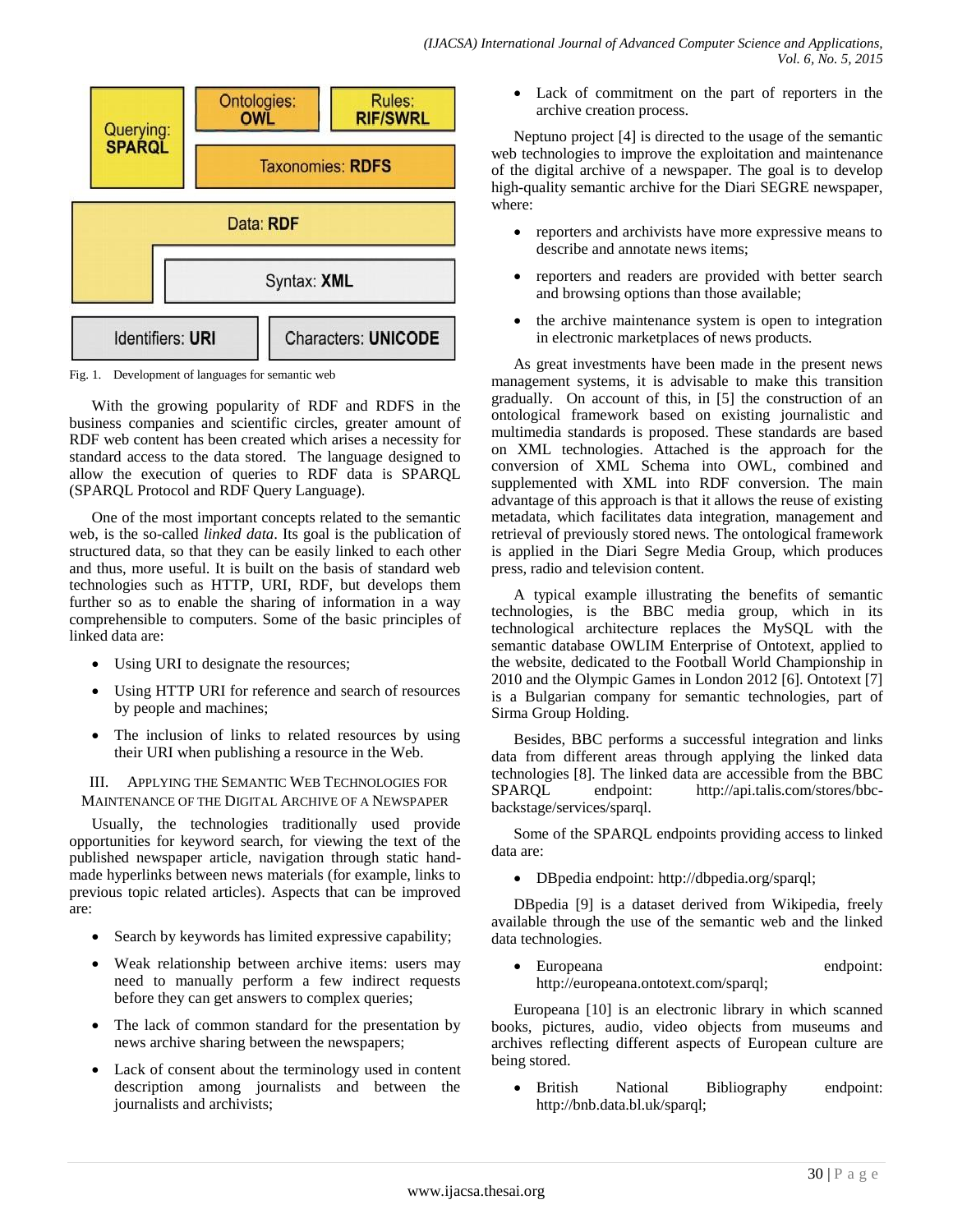The British National Bibliography dataset [11] is designed to store information about the publishing of United Kingdom and the Republic of Ireland since 1950. The dataset includes metadata for published books, periodicals, magazines, newspapers, etc.

Endpoints for science fiction datasets.

Dataset RKBExplorer [12] describes the publications, authors, institutions, conferences, etc.

- IEEE Papers (RKBExplorer) SPARQL Endpoint: http://ieee.rkbexplorer.com/sparql;
- o DBLP Computer Science Bibliography (RKBExplorer) SPARQL Endpoint: http://dblp.rkbexplorer.com/sparql;
- o ACM Bibliography (RKBExplorer) SPARQL Endpoint http://acm.rkbexplorer.com/sparql.

For the present paper, published linked data with a given SPARQL access endpoint have been studied. According to the study, there is a deficiency of datasets containing news from newspapers published in Bulgarian.

## IV. *LINKEDNEWSDATA* – LINKED DATA RECEIVED FROM ONLINE NEWSPAPERS

Except for the maintenance of the digital archive of the newspaper, the application of semantic web technologies is interesting in terms of constructing a system designed for the comparison and evaluation of online newspaper editions. The results generated from such a system, can be used from the owners of online editions in order that they be analyzed and thus become helpful in taking proper decisions for improvement of consumer access to information and satisfaction.

Below is shown a summary of the advantages of the semantic web data model to a database created for the purpose of such type of system.

- Without availability of semantic data, the owners of specific websites in which the search is based on SQL (Structured Query Language), are supposed to focus on the widely used data formats in order that the information shared is comprehensible to others. Deficiency is that in this way the sharing can not occur automatically and entails the human intervention.
- In terms of the data pattern in the semantic web, one and the same ontology, intended for the expression data meaning can be used by various websites that provide search through SPARQL.

The advantages mentioned above, are the basic reason to convert the existing relational database *SiteDB* into RDF data and their publishing as linked data.

The relational database *SiteDB* is designed and created for the purpose of a web-based system for examination and evaluation of online editions of regional daily papers, described in [13]. The database is implemented using the system for the management of relational databases MySQL.

In this paper, the *LinkedNewsData* ontology has been proposed, obtained after the conversion of the relational database *SiteDB* into RDF. *LinkedNewsData* is a set of RDF data associated with DBpedia and Europeana. Sample data for the study of the defined structure are accessible through the use of:

- SPARQL user applications SPARQL endpoint: http://newspaper.byethost18.com/arc2-starterpack/endpoint.php;
- Semantic web browsers initial point: http://newspaper.byethost18.com/arc2-starterpack/news.rdf.

The implementation of SPARQL endpoint is based on ARC RDF Store [14].

| TABLE I. | <b>TYPES AND PROPERTIES IN LINKEDNEWSDATA</b> |  |
|----------|-----------------------------------------------|--|
|          |                                               |  |

| <b>RDF</b>      |                  | Data types of                        |                                                                    |  |
|-----------------|------------------|--------------------------------------|--------------------------------------------------------------------|--|
| type            | <b>Property</b>  | the property<br>values               | <b>Description</b>                                                 |  |
| <b>Site</b>     | hasName          | Text                                 | Newspaper name                                                     |  |
|                 | owl:sameAs       | <b>URL</b>                           | URL of the newspaper in<br>DBpedia                                 |  |
|                 | owl:sameAs       | URL                                  | URL of the newspaper in<br>Europeana                               |  |
|                 | hasURL           | URL                                  | Website address of the<br>newspaper                                |  |
|                 | whenUpdated      | Datetime                             | Date and time of website<br>latest update                          |  |
|                 | hasOutlinks      | Integer                              | Number of external links<br>referring to the URL of<br>the Website |  |
|                 |                  | URL of                               | Website of the first                                               |  |
|                 | ofSite           | sample type                          | newspaper that published                                           |  |
|                 |                  | Site                                 | the news                                                           |  |
|                 | hasTitle         | Text                                 | Page title                                                         |  |
|                 | hasItemsCount    | Integer                              | Number of news articles                                            |  |
|                 | hasContent       | Text                                 | News content                                                       |  |
|                 | hasPageURL       | <b>URL</b>                           | URL of the news article                                            |  |
| Page            | whenPageCreated  | Datetime                             | Date and time of news<br>article publishing                        |  |
|                 | hasExternalLinks | Integer                              | Number of external links                                           |  |
|                 | hasWordsCount    | Integer                              | Word count                                                         |  |
|                 | hasNewsImage     | URL                                  | URL of the news article<br>picture                                 |  |
|                 | inCategory       | URL of<br>sample type<br>Category    | Page category                                                      |  |
|                 | hasCategoryName  | Text                                 | Name of the category                                               |  |
| Category        | owl:sameAs       | <b>URL</b>                           | URL of the category in<br><b>DB</b> pedia                          |  |
|                 | owl:sameAs       | URL                                  | URL of the category in<br>Europeana                                |  |
|                 | hasWord          | Text                                 | A word                                                             |  |
| Word            | owl:sameAs       | <b>URL</b>                           | URL of the word in<br>DBpedia                                      |  |
|                 | owl:sameAs       | URL                                  | URL of the word in<br>Europeana                                    |  |
| <b>SiteWord</b> | inSite           | URL of<br>sample type<br><b>Site</b> | Website of the word<br>containing newspaper                        |  |
|                 | containWord      | URL of<br>sample type<br>Word        | The word contained on<br>the Website                               |  |
|                 | hasRepeatCount   | Integer                              | Number of repetitions                                              |  |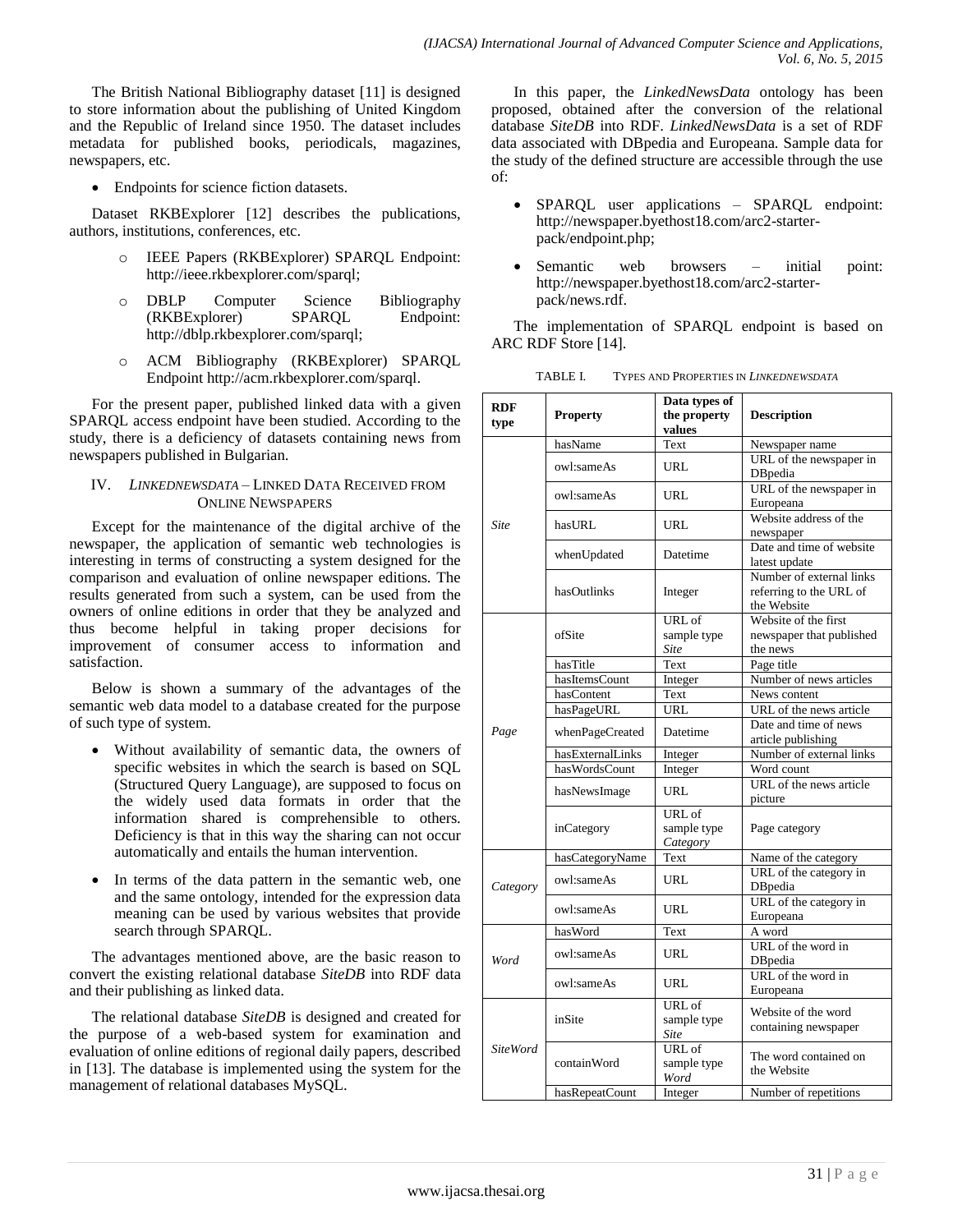Table 1 contains resume of the RDF types, defined in *LinkedNewsData*; the properties; the data type of the property values and their brief description. Graphic illustration of each type of samples (*Site*, *Page*, *Word*, *Category*, *SiteWord*) and some of their properties is shown in Figure 2.



Fig. 2. RDF types *Site*, *Page*, *Word*, *Category*, *SiteWord* and some of their properties

Figure 3 shows Turtle language presentation of the fragment from Figure 2.

```
@prefix e: <http://example.org/>.
 @prefix xsd: <http://www.w3.org/2001/XMLSchema#> .
 @prefix owl: <http://www.w3.org/2002/07/owl#>
 @prefix rdf: <http://www.w3.org/1999/02/22-rdf-syntax-ns#>.
 <http://example.org/site/1> a e:Site ;
           e:hasName "Вестник \"Нов живот\""
 <http://example.org/page/1> a e:Page ;
           e:ofSite <http://example.org/site/1>;
          e:inCategory <http://example.org/category/1> ;<br>e:inCategory <http://example.org/category/1> ;<br>e:hasTitle "\"Българи от старо време\" препълни залата на театъра" .
 <http://example.org/category/1> a e:Category ;
           e:hasCategoryName "Култура".
 <http://example.org/siteword/1> a e:SiteWord ;
           e:inSite <http://example.org/site/1>
          e:containWord <http://example.org/word/7>;<br>e:containWord <http://example.org/word/7>;
 <http://example.org/word/1> a e:Word ;
           e:hasWord "време" .
Fig. 3. Turtle language presentation
```
Figure 4 shows a view of the DataSet *LinkedNewsData* in OpenLink Data Explorer, which is a browser extension for semantic data browsing.

Some general data about RDF dataset *LinkedNewsData* could be collected through the execution of SPARQL queries, as shown in Table 2.

| OPENLINK Data Explorer                                                                                                                                                                                      | http://newspaper.byethost18.com/arc2-starter-pack/news.rdf                                                                                  | Go                                                                | Find |
|-------------------------------------------------------------------------------------------------------------------------------------------------------------------------------------------------------------|---------------------------------------------------------------------------------------------------------------------------------------------|-------------------------------------------------------------------|------|
| Where When Who Images Grid view Tag Cloud SVG Graph Navigator Custom<br>What                                                                                                                                |                                                                                                                                             |                                                                   |      |
| This view shows all RDF data grouped by subject resource.                                                                                                                                                   |                                                                                                                                             | Categories                                                        |      |
| Cache All: Check Uncheck Invert Sel Purge Refresh Permalink<br>Total 271 triples                                                                                                                            |                                                                                                                                             | B PhasExternalLinks (4)<br>B WhenPageCreated (4)                  |      |
| http://newspaper.byethost18.com/arc2-starter-pack/news.rdf - 271 triples - Remove - Refresh - Permaink                                                                                                      |                                                                                                                                             | Filters                                                           |      |
| <b>Order By Resource Category</b><br>rdf-syntax-ns#type:<br>wdrs:describedby, hasContent, hasExternalLinks, hasItemsCount, hasNewsImage, hasPageURL, hasTitle, hasWordsCount, inCategory, ofSite, whenPageO |                                                                                                                                             | http://www.w3.org/1999/02/22-<br>http://example.org/Page [remove] |      |
|                                                                                                                                                                                                             |                                                                                                                                             | Previous Queries                                                  |      |
| 6 records (71 triples, 71 properties) match selected filters.<br>To enable grouping, order records by some value.                                                                                           |                                                                                                                                             | <b>Bookmarks</b>                                                  |      |
|                                                                                                                                                                                                             |                                                                                                                                             | Data Retrieval Options                                            |      |
| $\overline{7}$                                                                                                                                                                                              |                                                                                                                                             |                                                                   |      |
| wdrs:describedby                                                                                                                                                                                            | proxy:entity/http/newspaper.bycom/arc2-starter-pack/news.rdf                                                                                |                                                                   |      |
| hasContent                                                                                                                                                                                                  | Общо 12 медала, от които 4 златни, 2 сребърни и 6 бронзови спечели Годжу карате клуб "Алеко" от държавното първенстви<br>възрасти в Албена. |                                                                   |      |
| hasExternalLinks                                                                                                                                                                                            |                                                                                                                                             |                                                                   |      |
| hasItemsCount                                                                                                                                                                                               |                                                                                                                                             |                                                                   |      |
| hasNewsImage                                                                                                                                                                                                |                                                                                                                                             |                                                                   |      |

Fig. 4. View of *LinkedNewsData* in OpenLink Data Explorer

| Number of triplets                                                | SELECT (COUNT(*) AS ?c)<br>WHERE { ?s ?p ?o.}                                                                                                                                             |
|-------------------------------------------------------------------|-------------------------------------------------------------------------------------------------------------------------------------------------------------------------------------------|
| Number of newspapers                                              | PREFIX rdf: <http: 02="" 1999="" 22-rdf-<br="" www.w3.org="">syntax-ns#&gt;<br/>PREFIX np:<http: example.org=""></http:></http:>                                                          |
|                                                                   | SELECT (COUNT (?s) AS ?c)<br>WHERE { ?s rdf:type np:Site. }                                                                                                                               |
|                                                                   | PREFIX np: <http: example.org=""></http:>                                                                                                                                                 |
| Number of pages per<br>newspaper                                  | SELECT ?sn (COUNT (?p) AS ?c)<br>WHERE { ?p np:ofSite ?s.<br>?s np:hasName ?sn. }<br><b>GROUP BY ?sn</b>                                                                                  |
|                                                                   | PREFIX np: <http: example.org=""></http:>                                                                                                                                                 |
| Number of pages per<br>category                                   | SELECT ?cn (COUNT(?p) AS ?cp)<br>WHERE { ?p np:inCategory ?c.<br>?c np:hasCategoryName ?cn. }<br><b>GROUP BY ?cn</b>                                                                      |
|                                                                   | PREFIX np: <http: example.org=""></http:>                                                                                                                                                 |
| Number of words per<br>newspaper                                  | SELECT ?sn (COUNT (?sw) AS ?c)<br>WHERE { ?sw np:inSite ?s.<br>?s np:hasName ?sn. }<br><b>GROUP BY ?sn</b>                                                                                |
|                                                                   | PREFIX np: <http: example.org=""></http:>                                                                                                                                                 |
| Total number of the<br>repetitions of a word in<br>all newspapers | SELECT ?wn (SUM(?rc) AS ?sumrc)<br>WHERE { ?sw np:inSite ?s;<br>np:containWord ?w;<br>np:hasRepeatCount ?rc.<br>?w np:hasWord ?wn.<br><b>GROUP BY ?wn</b><br><b>ORDER BY DESC(?sumrc)</b> |
| Number of links to<br>DBpedia, of links to<br>Europeana           | SELECT (COUNT(?l) AS ?c)<br>WHERE { ?s owl:sameAs ?l. }                                                                                                                                   |

| SPAROL QUERIES FOR RETRIEVING GENERAL DATA ABOUT |
|--------------------------------------------------|
| LINKEDNEWSDATA                                   |
|                                                  |